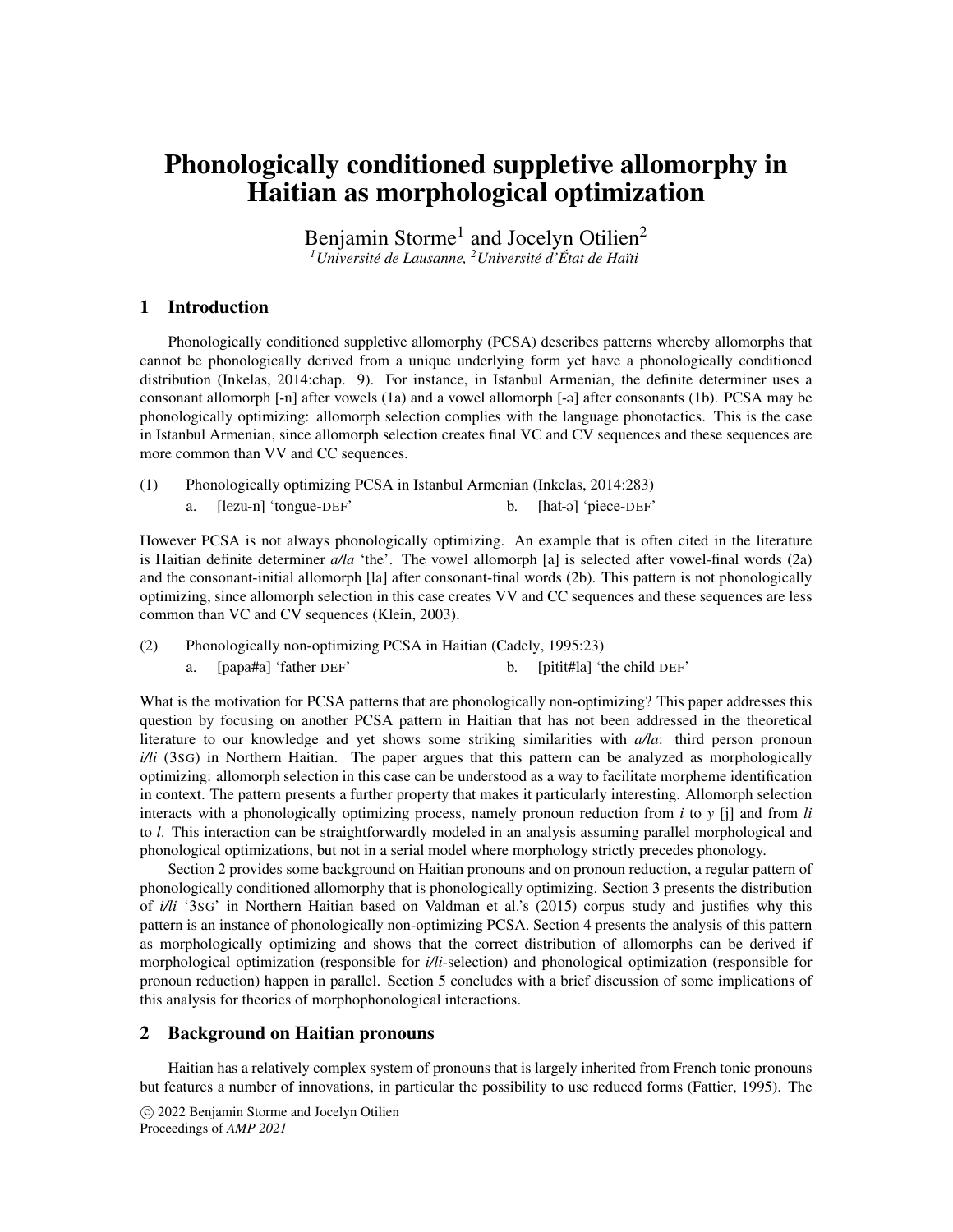|        |                        | Singular          | Plural                    |                   |  |
|--------|------------------------|-------------------|---------------------------|-------------------|--|
| Person | Full form              | Reduced form      | Full form                 | Reduced form      |  |
|        | $[mw\tilde{\epsilon}]$ | m                 | $\lceil \text{nu} \rceil$ | $\lceil n \rceil$ |  |
|        | [u]                    | $\lceil w \rceil$ | $\lceil \text{nu} \rceil$ | [n]               |  |
|        | [1i] (SH)              | $[1]$ $(SH)$      | [jo]                      |                   |  |
|        | $\overline{[i]}$ (NH)  | [i] (NH)          |                           |                   |  |

pronoun paradigm is shown in Table 1. Standard Haitian (SH) is the variety from the capital Port-au-Prince. Northern Haitian (NH) is the variety spoken in and around Cap-Hatien.

Table 1: Haitian pronouns (full and reduced forms). The Standard Haitian (SH) form [li]/[l] '3SG' is used in some contexts in Northern Haitian (NH) alongside the native form [i]/[j].

Section 2.1 describes the distribution of full and reduced forms in Haitian. Section 2.2 justifies the analysis of this pattern as phonologically optimizing, non-suppletive allomorphy and shows how the basic asymmetry between vocalic and consonantal contexts can be derived with a constraint (C//V) that is independently motivated in the language.

2.1 *Pronoun reduction* The distribution of full and reduced allomorphs is by and large governed by morphosyntactic and phonological factors, both in standard and northern varieties (Cadely, 1995, 2010; Valdman et al., 2015). Two broad classes of contexts may be defined morphosyntactically. Under focus, in dislocations, and in complement position of monosyllabic prepositions, full allomorphs must be used, as shown in (3a), (3b), and (3c), respectively. The acceptability judgments were obtained in fieldwork with two Haitian native speakers in Paris and confirmed by the second author. Valdman et al. (2015:20) describe these morphosyntactic contexts as featuring what they call morphosyntactically strong pronouns (glossed as 1SG.STRONG, 2SG.STRONG, etc.). Strong pronouns are always expressed using the full allomorphs.

(3) Strong pronouns are expressed with the full allomorphs

- a. *Se li/\*l* it's 3SG.STRONG REL win *ki genyen.* 'It's her/him who won.'
- b. *Li/\*l,* 3SG.STRONG 3SG buy book DET *l achte liv la.* 'As for her/him, (s)he bought the book.'
- c. *nan/pou li/\*l.* in/for 3SG.STRONG 'in/for her/him'

Outside of these morphosyntactic contexts, weak pronouns (Valdman et al., 2015:20) are used (Cadely, 2010:22 calls them clitics). Following Valdman et al. (2015), weak pronouns will be glossed as 1SG, 2SG, etc. Weak pronouns take on the full or reduced form depending on the surrounding phonological context (Cadely, 2010). Both full and reduced allomorphs are available when the pronoun is adjacent to a vowel, as shown in (4a) for the context  $\pm W$ , in (4b) for the context V#<sub>-</sub>, in (4c) for the context C# $\pm W$ , in (4d) for the context V#  $#C$ , and in (4e) for the context V#  $#V$ . The symbol # marks word boundaries. Although Cadely  $(2010)$  describes the full form as unacceptable in these contexts (the relevant examples are indicated as  $*$ ), both allomorphs were deemed as available in these contexts by our informants and by the second author.

(4) Pronoun reduction in vocalic contexts

| a.      | $Li/l$ achte liv la.      |    | c. Pòl bat $\mathbf{i}$ /l anko. |
|---------|---------------------------|----|----------------------------------|
|         | 3sG buy book DET          |    | Paul beat 3sG again              |
|         | '(S) he bought the book.' |    | 'Paul beat her/him again.'       |
| $h_{-}$ | $P\delta l$ wè li $l$ .   | d. | kafe <b>li/l</b> bwè a.          |
|         | Paul see 3sG              |    | coffee 3sG drink DET             |
|         | 'Paul saw her/him.'       |    | 'the coffee that (s) he drank.'  |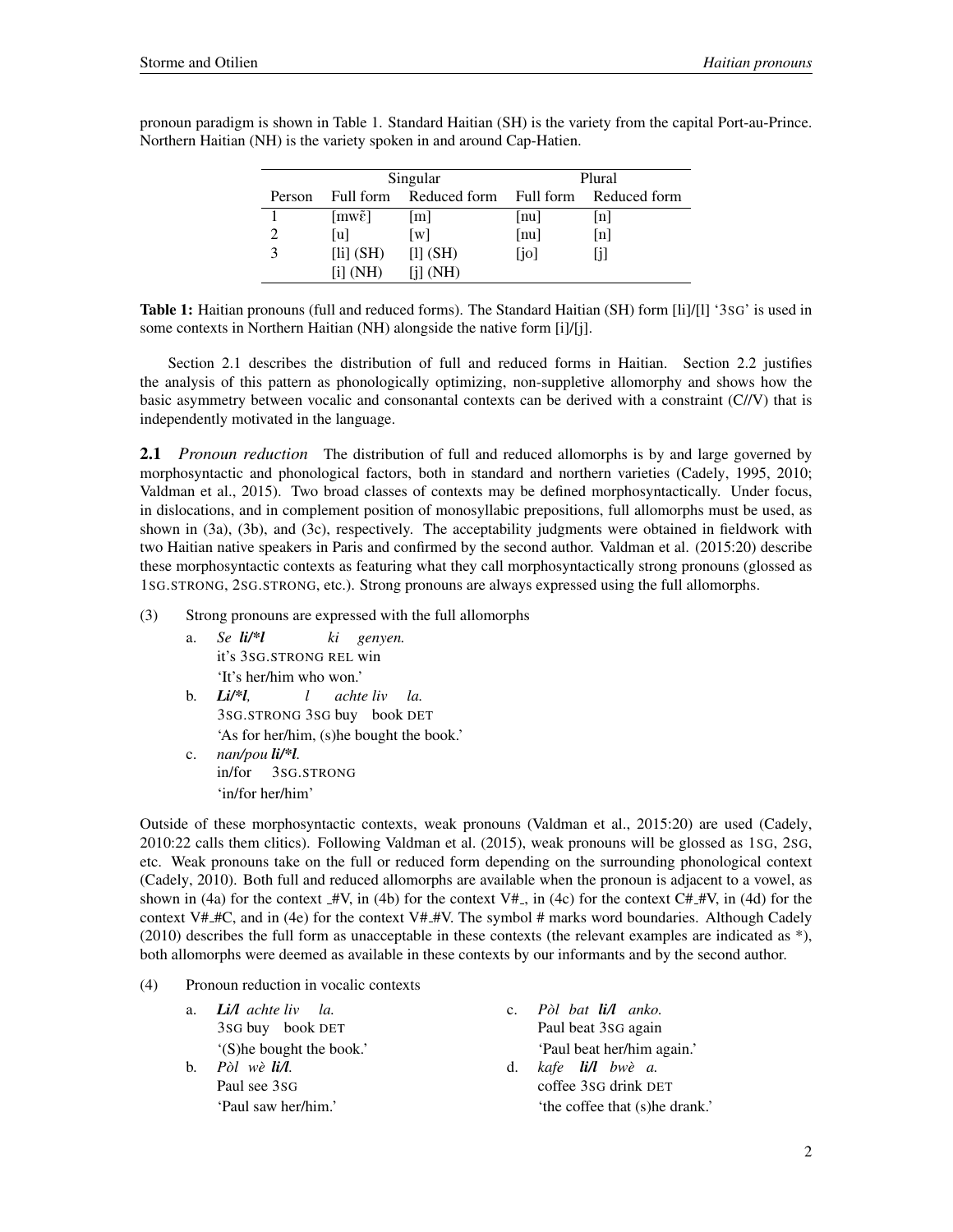e. *Yo di li/l ale.* 3PL say 3SG go 'They told him/her to go.'

There is one notable exception to the generalization about reduction in vocalic contexts. *Yo* [jo] '3PL' reduces to *y* [j] only if *followed* by a vowel, as shown in (5a). If it is preceded by a vowel but no vowel occurs after it, as in (5b), then reduction is categorically blocked (Valdman, 1988:75, Cadely, 2010:108, 116). The judgments were confirmed by our informants and by the second author.

| (5) |  | Exception: blocking of yo-reduction non-prevocalically |
|-----|--|--------------------------------------------------------|
|     |  |                                                        |

| a. $Y$ ap pale.      | b. Pòl wè yo/*y. |  |
|----------------------|------------------|--|
| 3PL PROG speak       | Paul see 3PL     |  |
| 'They are speaking.' | 'Paul saw them.' |  |

According to Cadely (2010:102), reduction does not depend on grammatical function. This is illustrated in (6) for the context V#  $#C$ , where reduction is available whether the pronoun is subject (6a) or complement (6b). These judgments were confirmed by our informants and by the second author. Also, *yo*-reduction would be blocked in both sentences in the absence of a following vowel, regardless of grammatical function.

(6) Pronoun reduction is not syntactically conditioned

|  | a. Li necèsè pou li/l manje.      |  |  | b. Pòl pral wè li/l demen. |                                 |
|--|-----------------------------------|--|--|----------------------------|---------------------------------|
|  | 3sc necessary COMP 3sG eat        |  |  | Paul FUT see 3sG tomorrow  |                                 |
|  | It is necessary that (s) he eat.' |  |  |                            | Paul will see her/him tomorrow. |

When pronouns are not adjacent to a vowel, pronoun reduction is more difficult or even blocked (Cadely, 2010:99), as shown in (7a) for the context  $\text{H\textsc{C}}$ , in (7b) for C# $\text{H\textsc{C}}$ , and in (7c) for C# $\text{L}$ . In the utterance-initial context in (7a), Cadely (2010:99) reports that reduction is actually possible. However, our informants and the second author found that reduction remains generally difficult in this context and at least less likely/acceptable than in the vocalic contexts shown in (4). This is materialized by the question mark. An exception to the blocking of reduction in consonantal contexts is the pronoun *mwen* '1SG'. This pronoun is likely to reduce even in # C, as illustrated in (8). The special behavior of *mwen* was also observed by Valdman (1988:19).

(7) Blocking of pronoun reduction in consonantal contexts

| a.             | $\mathbf{li}/l$ tande bri a.  | c. Moun nan reponn <b>nou/*n</b> . |
|----------------|-------------------------------|------------------------------------|
|                | 3sG hear noise DET            | person DET answer 1PL              |
|                | '(S) he heard the noise.'     | 'The person answered us.'          |
| $\mathbf{b}$ . | Mari remèt li/*l liv la.      |                                    |
|                | Mary give 3sG book DET        |                                    |
|                | 'Mary gave her/him the book.' |                                    |
|                |                               |                                    |

- (8) Exception: *mwen* reduces even in consonantal contexts
	- a. *Mwen/m byen.* 1SG good 'I am good.'

2.2 *Pronoun reduction as phonologically optimizing non-suppletive allomorphy* Pronoun reduction is phonologically optimizing. Indeed, the general asymmetry between vocalic and consonantal contexts that underlies allomorph selection (leaving aside the exceptions of *yo* and *mwen* for the moment) largely correlates with the language phonotactics: the requirement for consonants to be adjacent to vowels also plays a role at the word level in Haitian. This is shown by alternations such as [sabl-e] 'sandy' - [sab] 'sand', where the stem-final [l] inherited from French *sable* [sabl] 'sand' is preserved when followed by a vowel in the same word but deleted otherwise. Also, word-initial sC clusters from French are avoided through vowel epenthesis (e.g. Haitian *espo`* 'sports' from French *sport*). Moreover, the distribution of full and reduced forms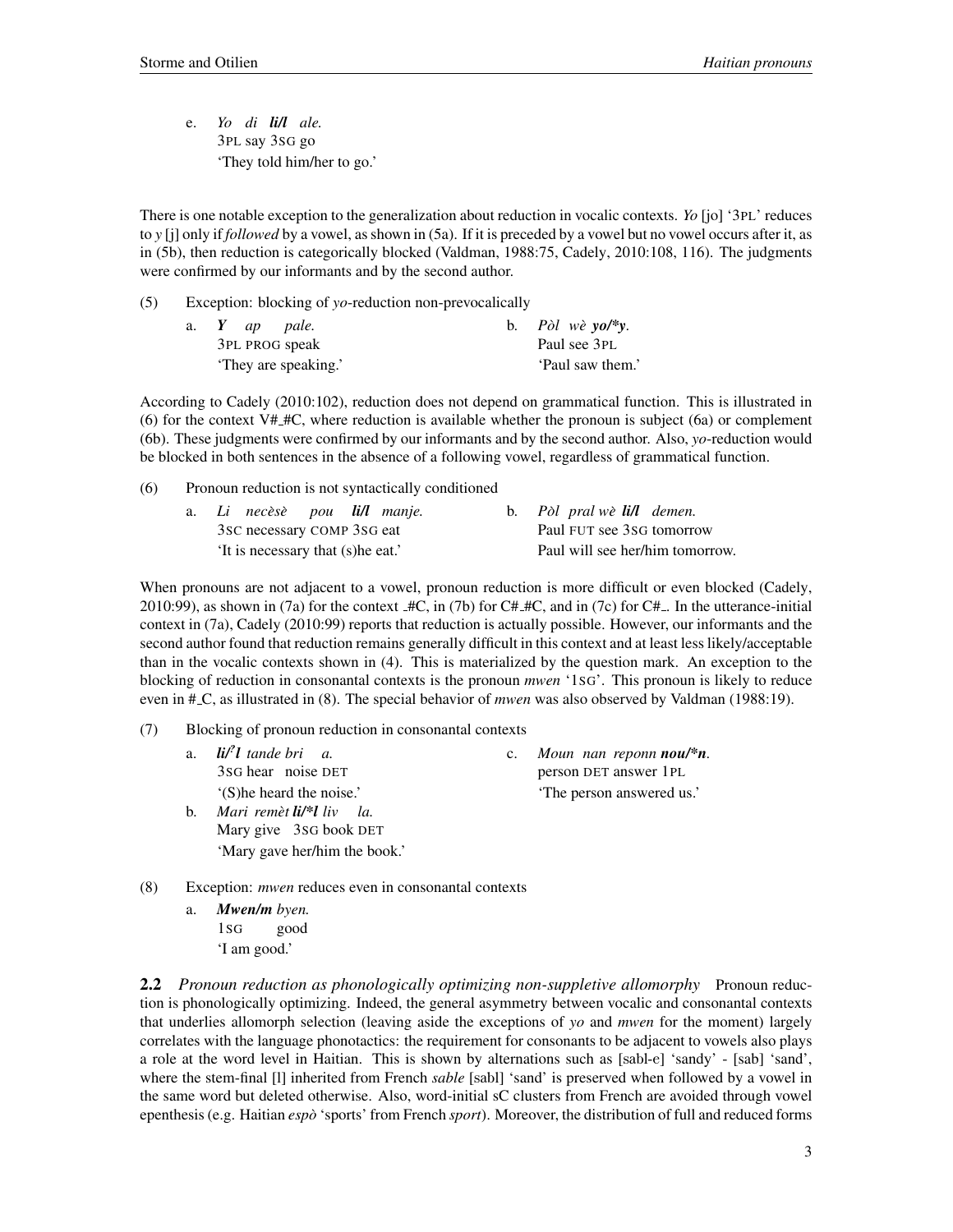does not involve suppletion, as the reduced form can be systematically derived from the full one via either vowel deletion or gliding. In other words, pronoun reduction in Haitian can be analyzed as phonologically optimizing, non-suppletive allomorphy.

In OT, the basic distribution of full and reduced allomorphs can be captured by positing three constraints. C//V penalizes consonants that are not adjacent to a vowel. Reduce requires the exponent of a pronoun to consist of a single consonant. This constraint is specific to pronouns, as only pronouns show this kind of reduction in the language. Faith penalizes any change from the input (segment deletion or gliding). Table 2 shows how these constraints can derive (i) a preference for reduction in vocalic contexts (e.g.  $V#$ ) and (ii) blocking of reduction in consonantal contexts (e.g.  $C#$ ). The full allomorph remains possible in prevocalic contexts, as discussed above. Variation in this context could be captured with a probabilistic grammar where Reduce and Faith have close weights/ranking values. The ranking  $C/N \gg$  Faith also accounts for the general avoidance of consonants in the absence of surrounding vowels.

| V#li | 7.103 | Reduce | Faith |
|------|-------|--------|-------|
|      |       | ste.   |       |
|      |       |        |       |
|      |       |        | ∗     |
|      |       |        |       |

Table 2: Deriving the basic asymmetry between vocalic and consonantal contexts.

Modeling the exceptional behavior of *yo* '3PL' described in (5) requires additional constraints. Here it is assumed that *yo* reduces prevocalically due to an anti-hiatus constraint (\*VV) but does not reduce nonprevocalically because a faithfulness constraint Max([-high]) blocks the deletion of a [-high] feature. This constraint does not block the reduction of *nou* [nu] and *li* [li] because these pronouns contain high vowels. However it should block the reduction of *mwen* [mw $\tilde{e}$ ] '1sG'. This might be problematic as *mwen* [mw $\tilde{e}$ ] reduces non-prevocalically after vowels, as pronouns do in general. However, *mwen* [mw˜E] is also generally more susceptible to reduction than the other pronouns, as discussed in section 2.1. This means that an additional constraint would be needed anyway to deal specifically with *mwen*-reduction. This constraint could counteract the effect of Max([-high]). However, as *mwen*-reduction will not play any role in what follows, we leave this further complexity aside, focusing instead on the blocking of *yo*-reduction. Table 3 shows how to get *yo*-reduction prevocalically but blocking of reduction non-prevocalically.

|     | $i0$ #V | $*VV$       | $Max([-hi])$ | Reduce |   | V#io | $*VV$ | $Max([-hi])$ | Reduce |
|-----|---------|-------------|--------------|--------|---|------|-------|--------------|--------|
|     | 10#V    | المالد<br>÷ |              |        | 眨 | V#jo |       |              |        |
| r f | i#V     |             |              |        |   | V#i  |       | $\ast$       |        |

Table 3: Deriving the exceptional patterning of *yo*-reduction.

The full allomorph remains possible in prevocalic contexts, as discussed above. Variation in this context could be captured with a probabilistic grammar where \*VV and Max([-hi]) have close weights/ranking values.

# 3 Phonologically conditioned suppletive allomorphy in Northern Haitian

Pronoun reduction is present in both Standard and Northern Haitian varieties. However Northern Haitian presents a further complexity in that it uses both its native pronoun *i/y* [i]/[j] and the pronoun [li]/[l] borrowed from Standard Haitian for '3SG'. The two allomorphs are used under both their full and reduced forms, hence Northern Haitian uses a total of four allomorphs for '3sG': [i], [i], [i], [i], and [1]. Interestingly though, the standard allomorphs [li] and [l] have become dominant only in some very specific contexts. Section 3.1 describes these contexts, based on a detailed sociolinguistic study by Valdman et al. (2015). Section 3.2 motivates the analysis of this distribution as phonologically non-optimizing PCSA.

3.1 *Pronoun allomorphs for* 3SG *in Northern Haitian* Valdman et al. (2015) study the influence of Standard Haitian on Northern Haitian, with a special focus on the borrowing of standard *li/l*. The study is based on interviews with 24 speakers stratified by origin (urban/rural), age (junior/senior), and sex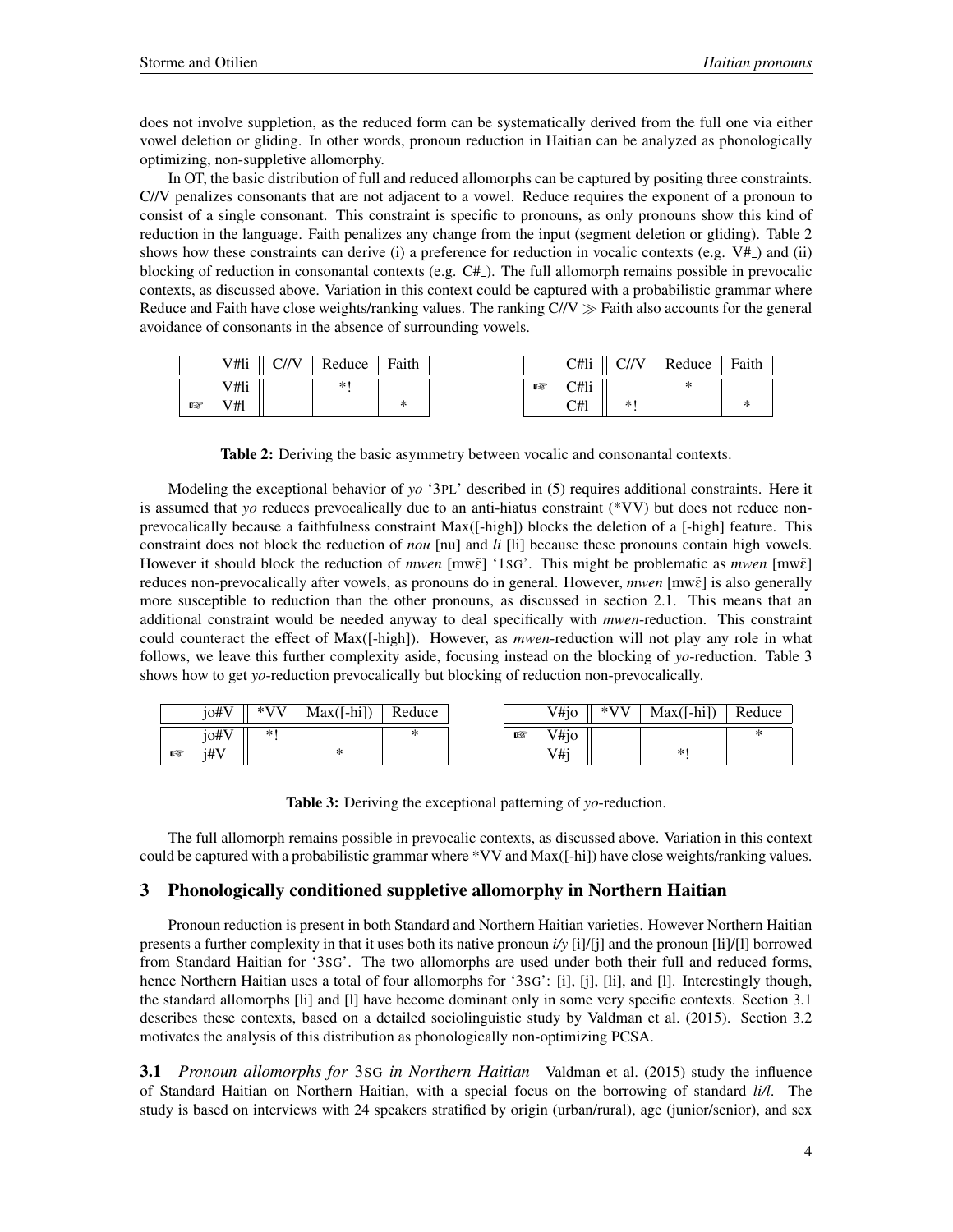(female/male). Valdman et al. (2015:24-31) focus separately on pronouns occurring in subject and object positions. The corpus includes a total of 2,658 occurrences of third person weak pronouns (see Tables 8 and 9 in Valdman et al. 2015).

In subject position, Valdman et al. (2015) found a strong effect of the following phonological context on allomorph selection (NH *i/y* vs. SH *li/l*). The results are shown in Table 4. Overall, the non-native form *li/l* was found to be much more likely to be borrowed before vowels  $(\pm V)$  than before consonants (both glides and non-glides,  $\angle A/G$  and  $\angle A/C$ ), where the native form  $i/y$  shows a greater resistance. This effect interacts with the speaker's origin: for urban speakers, the non-native form is much more frequent than the native form before vowels whereas for rural speakers, the native form remains dominant across the board. Moreover, #V was found to specifically favor the reduced SH allomorph *l* over the full allomorph *li*. In other words, urban NH speakers have largely replaced their native reduced allomorph *y* with the SH reduced allomorph *l* in subject position before vowels. The context and group of speakers that favor the reduced SH allomorph *l* in NH is shaded in light grey in Table 4.

|                   |     | Rural variety |      | Urban variety |      |
|-------------------|-----|---------------|------|---------------|------|
|                   |     | $i/\nu$       | li/l | $i/\nu$       | liЛ  |
| Following segment | #V  | 89.6          | 10.4 | 27.5          | 72.5 |
|                   | _#C | 97.2          | 2.8  | 97.7          | 2.3  |
|                   | _#G | 96            |      | 100           |      |
| Preceding segment | V#_ | 96.8          | 3.2  | 85.7          | 14.3 |
|                   | C#  | 92.1          | 7.9  | 84            | 16   |
|                   | G#  | 97.2          | 2.8  | 92.9          |      |

Table 4: Frequency of use of the native form (*i/y*) and the standard form (*li/l*) in subject position in rural and urban Northern Haitian. Based on Table 8 in Valdman et al. (2015).

In object position, Valdman et al. (2015) found a very strong effect of the preceding phonological context on allomorph selection (NH *i/y* vs. SH *li/l*). The results are shown in Table 5. The effect holds for both urban and rural speakers. After vowels, NH speakers almost categorically use the native form *i/y*. After consonants (glides and non-glides), they use almost categorically the SH form *li/l*. In the latter context, they specifically favor the full allomorph *li*. In other words, NH speakers have replaced their native full allomorph *i* with the SH full allomorph *li* in object position after consonants. The contexts that favor the full SH allomorph *li* in NH are shaded in grey in Table 5.

|                   |    | $i/\nu$  | liЛ  |
|-------------------|----|----------|------|
| Preceding segment | V# | 97.6     | 34   |
|                   | C# | 3.2      | 96.8 |
|                   | G# | $\Omega$ | 100  |
| Following segment | #V | 89.8     | 10.2 |
|                   | #C | 92       | 8    |
|                   | #G | 91.1     | 89   |

Table 5: Frequency of use of the native form (*i/y*) and the standard form (*li/l*) in object position in Northern Haitian. Based on Table 10 in Valdman et al. (2015).

The phonological conditioning for *i/li*-selection is very reminiscent of the phonological conditioning for pronoun reduction. In both cases indeed, the nature of adjacent segments as vowels or consonants matters. The fact that the results are very different in subject and object positions in the case of *i/li*-selection (compare Tables 4 and 5) may suggest that grammatical function matters in this case, contrary to pronoun reduction (see section 2.1). However, due to the language's strict SVO order, grammatical function strongly correlates with position within a prosodic domain: subject pronouns will typically occur domain-initially (at the beginning of a sentence) and object pronouns domain-finally (at the end of a verbal phrase/sentence). A prosodic interpretation of Valdman et al.'s data can help understand (i) why only the *following* phonological context plays a role in allomorph selection for subjects (see Table 4) and (ii) why only the *preceding* phonological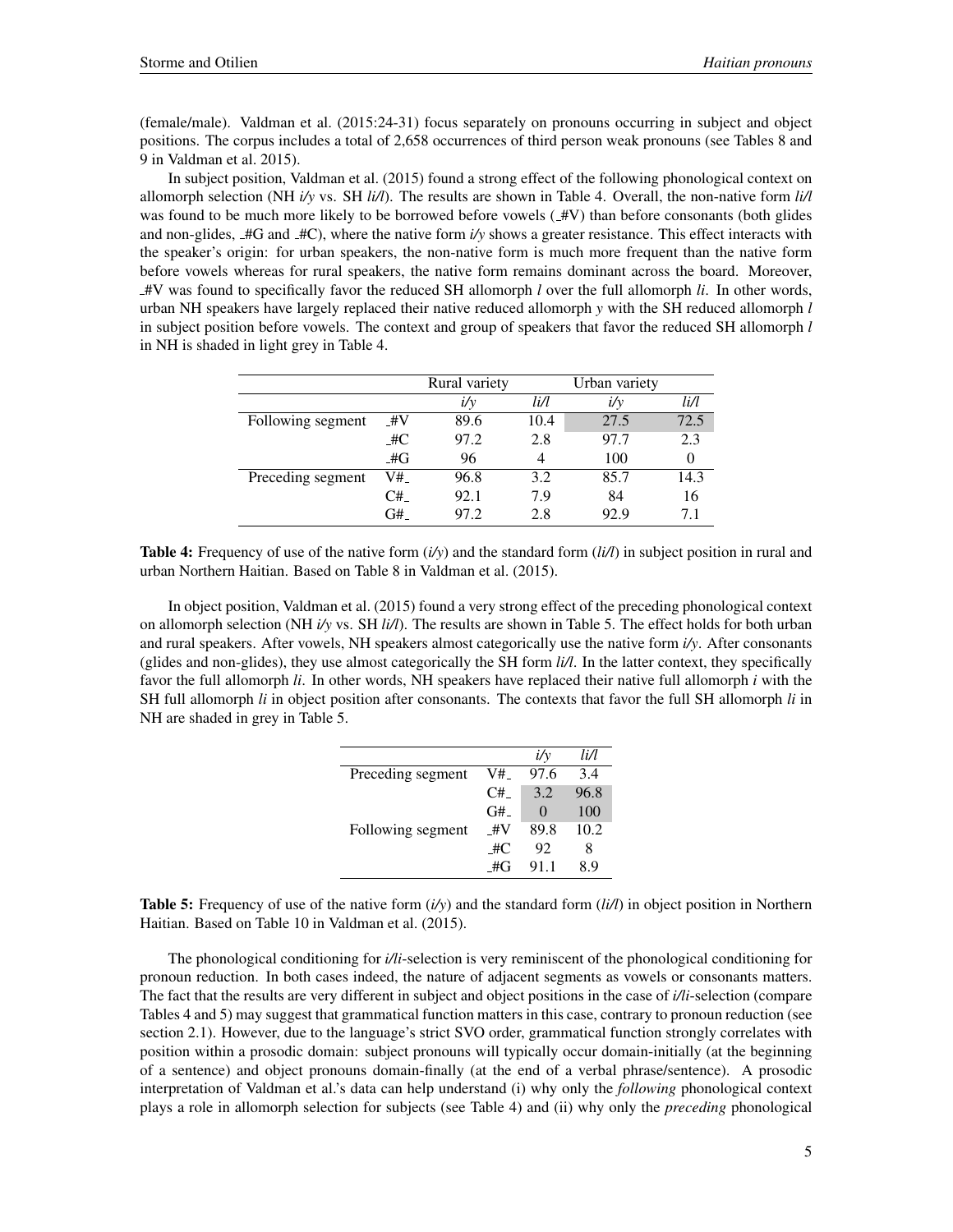context plays a role in allomorph selection for objects (see Table 5). Indeed, if subjects are typically domaininitial prosodically, then it makes sense that allomorph selection is blind to what precedes. In the same way, if objects are typically domain-final prosodically, then it makes sense that allomorph selection is blind to what follows in this case. In other words, *i/li-selection* is likely to be sensitive to the same phonological contexts as pronoun reduction, namely the presence/nature of adjacent phonological segments, without any direct role of grammatical function. This phonological/prosodic interpretation of the conditioning for *i/li*-selection will be assumed throughout the rest of this paper.

Table 6 repeats the results from Tables 4 and 5 but this time with an interpretation of subjects as (mainly) domain-initial contexts ( $\pm$ C/V) and objects as (mainly) domain-final contexts (C/V $\pm$ ). Because glides and other consonants behave similarly, they are treated as a single category (C). The first column shows the distribution of  $li/l$  in the corresponding contexts in Standard Haitian. Contexts where the standard form is favored over the native form in Northern Haitian are shaded in light gray. Contexts where the native form *i/y* is preferred are shaded in dark gray. The choice of full or reduced allomorph follows the generalization described in section 2, with the full allomorph appearing in consonantal contexts (rows a and c) and the reduced allomorph appearing in vocalic contexts (rows b and d).

|    | Phonological | Standard | Urban Northern<br><b>Rural Northern</b> |         |                     |  |  |
|----|--------------|----------|-----------------------------------------|---------|---------------------|--|--|
|    | context      | Haitian  | Haitian                                 | Haitian |                     |  |  |
| a. | _#C          | li       |                                         |         | (full allomorph)    |  |  |
| b. | #V           |          |                                         |         | (reduced allomorph) |  |  |
| c. | C#           | li       | li                                      | li      | (full allomorph)    |  |  |
|    | V#_          |          |                                         |         | (reduced allomorph) |  |  |
|    |              | li/l     | (Standard Haitian form)                 |         |                     |  |  |
|    |              | i/i      | (Northern Haitian native form)          |         |                     |  |  |



| (9) |    | a. <i>l ap mache ake</i> <b>v</b>       | $c_{\cdot}$ | solèy bat <b>li</b> , <b>i</b> pa bon |
|-----|----|-----------------------------------------|-------------|---------------------------------------|
|     |    | 3sG PROG walk with 3sG                  |             | sun beat 3sG 3sG NEG good             |
|     |    | 'He's walking with him.'                |             | 'The sun beats it, it's not good.'    |
|     | b. | Bouki, depi ou pale, y ap pale          |             |                                       |
|     |    | Bouki since 2sG talk 3sG PROG talk.     |             |                                       |
|     |    | 'Bouki, as soon as you're talking, he's |             |                                       |
|     |    | talking.'                               |             |                                       |

The use of the native and standard allomorphs in NH is illustrated in (9). Sentence (9a) illustrates the use of the SH reduced allomorph *l* before a vowel and the native reduced allomorph *y* [j] after a vowel (cf. (i) in Valdman et al., 2015:21). The use of the allomorphs in this sentence is typical of an urban NH speaker. Rural speakers would prefer *y* [j] over *l* prevocalically, as illustrated in (9b) (cf. (9b) in Valdman et al., 2015). Sentence (9c) illustrates the use of the standard full allomorph *li* after a consonant and the native full allomorph *i* before a consonant (cf. (11a) in Valdman et al., 2015). This distributional pattern is typical of both urban and rural speakers.

3.2 *Phonologically non-optimizing PCSA I/li*-selection in Northern Haitian is suppletive because the relevant allomorphs are not derived from a single underlying form and do not follow the synchronic pattern observed for full/reduced allomorphs. Historically, *li* is hypothesized to be related to the French tonic pronoun *lui* whereas *i* to the French clitic pronoun *il* (Fattier, 1995). *i* could be analyzed as derived from *li* via consonant deletion synchronically but consonant deletion is not the regular strategy to create reduced pronoun allomorphs in the language. As will be discussed below, *i/li*-selection is actually quite similar to  $a/a$ -selection, a pattern that is widely analyzed as PCSA, at least synchronically (Inkelas, 2014:284-285).<sup>1</sup>

Although *i/li*-selection is phonologically conditioned (see section 3.1), it is not phonologically optimizing. Both phonemes [l] and [j] are well attested before vowels (e.g. *lak* 'lake' and *ye`* 'yesterday') and after

<sup>&</sup>lt;sup>1</sup> Picard (2003) proposed that [a] originated historically from French *l* [la] 'there' through intervocalic [l]-deletion.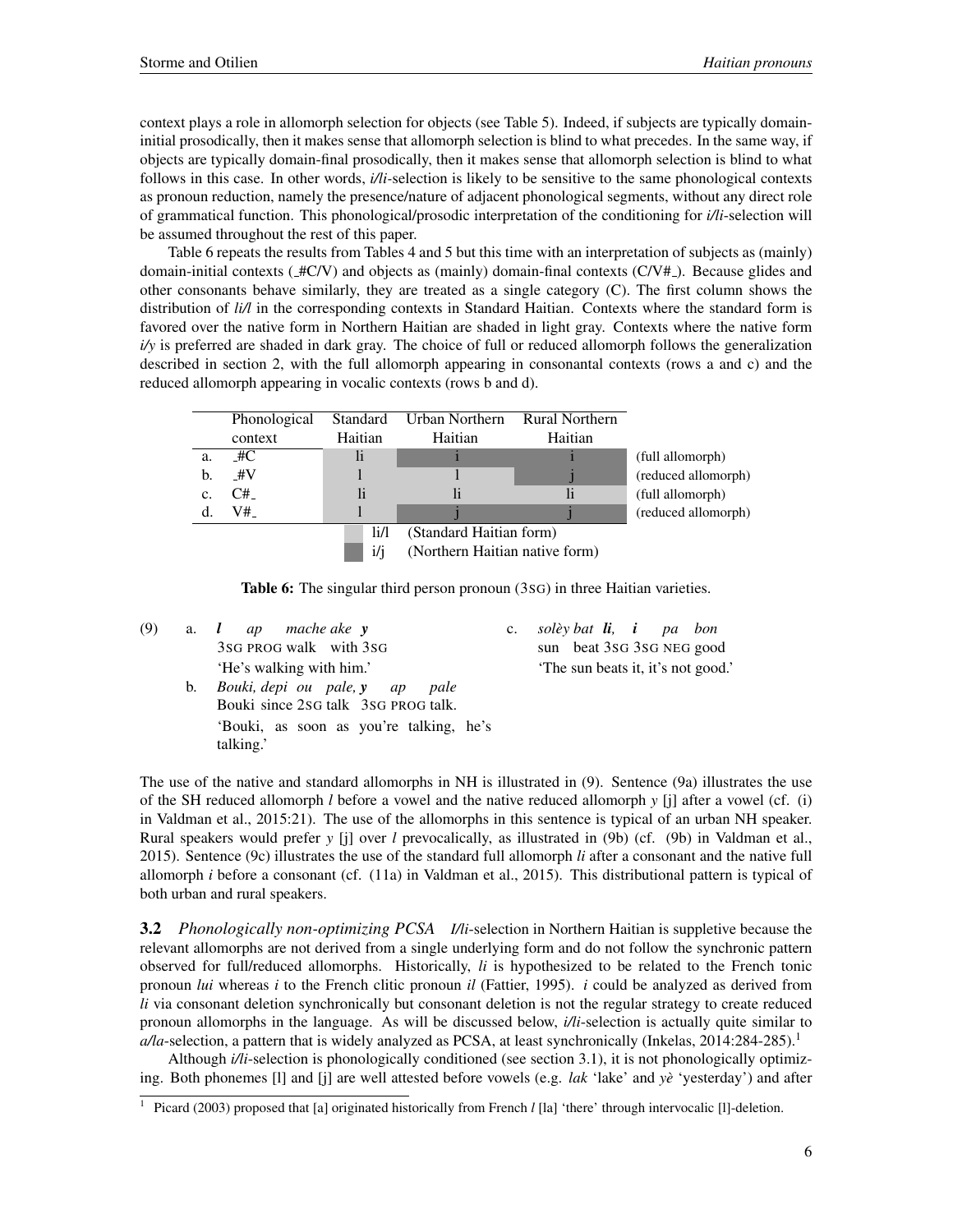vowels (e.g. *mal* 'badly' and *may* 'link') in the Haitian lexicon. Therefore the borrowing of SH [l] before vowels in the urban variety of Northern Haitian cannot directly be motivated by the language phonotactics.

As for the use of *li* after consonants, it is even more problematic from the perspective of phonological markedness. Indeed, the use of *li* in this context results in an increase of phonological markedness as compared to *i* because it results in a consonant cluster. This pattern is actually parallel to *a/la* selection discussed in section 1, as it shows the same preference for a consonant-initial allomorph after consonants. The two patterns are not identical though, because there is no preference for the vowel allomorph [i] after vowels as in the case of *a/la* (cf. [papa#a] 'the father'). Indeed, after vowels, the preferred allomorph is *y* [j] (see Table 6 and (9a)).

## 4 Analysis

This section argues that *i/li*-selection in Northern Haitian, if not *phonologically* optimizing, is *morphologically* optimizing. Section 4.1 proposes that [li]-selection after consonants serves as a boundary signal to help parse the pronoun from its host. Section 4.2 proposes that [l]-selection before vowels is a way to avoid homophony with the plural reduced allomorph *y* [j] '3PL'.

4.1 *Postconsonantal [li] as a boundary signal* The NH full allomorph [i] starts with a vowel whereas the SH full allomorph [li] starts with a consonant. Using [li] after a consonant results in the formation of a C#C cluster whereas using [i] in this context creates a C#V sequence. Because consonant clusters are much less likely than CV sequences morpheme-internally in Haitian due the language's largely CVCV structure (Valdman et al., 2015:18), [li] should be easier to segment than [i] in this context. Psycholinguistic evidence for the hypothesis that phoneme sequences with low morpheme-internal probabilities facilitate the segmentation of the linguistic signal into morphemes is provided by Hay (2003:chapter 2) for English. Hay indeed found that English speakers were more likely to posit a morpheme boundary between consonants in low probability clusters (e.g. in nonce word *vipfim*) than between consonants in high probability clusters (e.g. in nonce word *vilfim*). Extending these results to the asymmetry between CC and CV sequences in Haitian (the former are much less frequent than the latter morpheme-internally), one expects a CVC#CV sequence like *bat li* 'beats her/him' to be easier to parse for Haitian listeners in two distinct morphemes than a CVC#V sequence like *bat i* 'beats her/him'.

Klein (2003) proposed a similar morphophonological analysis for Haitian *a/la*-selection. In his analysis, [la] is preferred after consonants because it makes it possible to align word and syllable boundaries ([pi.tit#.la]), contrary to [a] ([pi.ti.t#a], where [t] is resyllabified). [a] is chosen after vowel-final words because it is the default allomorph for the determiner. This alignment-based analysis will not be adopted here for two reasons. (i) Obstruent-liquid clusters are generally syllabified as onset clusters in Haitian (e.g. *gonfle* [gɔ̃.fle] 'inflate'), and yet obstruent-final words are followed by  $\frac{1}{\ln}$  [la]/[li] and not  $\frac{1}{\ln}$ ], despite resyllabification (e.g. *syèk la* [sjɛ.k#la]/\*[sjɛ.k#a] 'the century'). (ii) It is unclear why [a] would be the default allomorph.

Instead, we propose morphophonological constraints that assign a greater penalty to morphological junctures that are phonoctatically less marked. For instance, a constraint \*C#V penalizes the use of a CV transition at a morpheme boundary (it will penalize the use of [i] and [a] after consonant-final words). This constraint outranks the constraint that favors native allomorphs over borrowed allomorphs, allowing for borrowing as a strategy to solve a morphophonological problem. The constraint favoring native allomorphs is called Native. Reduced allomorphs are blocked after consonant-final words by the phonotactic constraint that bans consonants that are not adjacent to a vowel (C//V). Table 7 shows how this analysis derives [li]-selection after consonants.

|     | $C\# \{i, li\}$ | C/IV | $*$ C#V | Native |
|-----|-----------------|------|---------|--------|
|     | C#i             |      | *1      |        |
|     | C#j             | $*1$ |         |        |
| rð. | C#li            |      |         | ∗      |
|     | C#l             | $*!$ |         | ∗      |

Table 7: Deriving [li]-selection after consonants.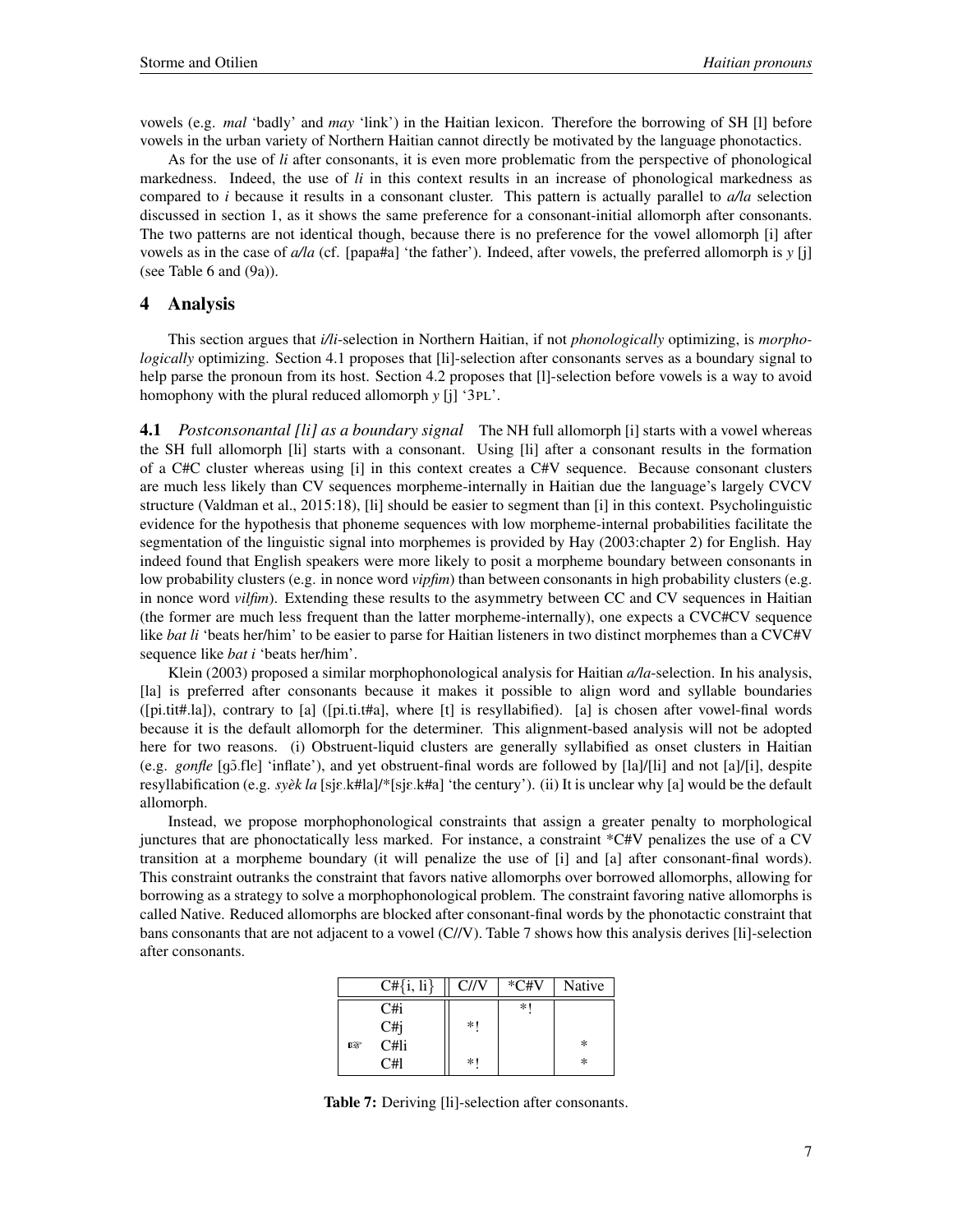As discussed in section 3.2, *a/la*-selection and *i/li*-selection are not entirely parallel: vowel-final words favor the vowel allomorph in the case of *a/la* (*papa a* 'the father') but they favor the consonant-initial reduced allomorph *y* [j] in the case of *i/li* (*ake y* 'with her/him'). This asymmetry between the determiner and the pronoun can be derived if the grammar does not treat all morpheme boundaries equally. Formally, this can be implemented using morphologically indexed constraints (Pater, 2007). The ranking \*V#C<sub>DET</sub>  $\gg$  \*VV will license hiatus formation to signal a morphological boundary involving a determiner whereas the ranking \*VV  $\gg$  \*V#C<sub>PRO</sub> will ban hiatus formation to signal a morphological boundary involving a pronoun. For reasons of space, a fully formalized comparison of the two PCSA patterns is left for future work.

4.2 *Prevocalic [l] as homophony avoidance* In Northern Haitian, reduced allomorphs for *i/y* [i]/[j] '3SG' and *yo/y* [jo]/[j] '3PL' are homophonous. In other words, in reduction contexts, the singular-plural distinction is lost in the signal. However, because *yo* reduces only prevocalically (see section 2.1), the prevocalic context is the only context with singular-plural homophony in Northern Haitian. The fact that the standard reduced allomorph [l] happens to have become dominant only in this context in urban Northern Haitian makes sense from the perspective of homophony avoidance. In the absence of  $y_0$ -reduction in V#<sub>-</sub>, there is no need to borrow the standard allomorph [1] in  $V#$ , even though  $V#$  is generally a reduction context in the language. In other words, urban Northern speakers have extended the standard allomorph in the only context where their native form was problematic for homophony reasons.

Table 8 shows the paradigms for 3SG and 3PL in the three Haitian varieties under discussion. Rural Northern Haitian speakers tolerate the homophony of 3sG and 3PL in  $\#V$  (see (b)). However this homophony was eliminated by the borrowing of standard [1] in the speech of urban NH speakers. In V#<sub>-</sub>, *yo* [jo] does not reduce and therefore there is no homophony in any of the three Haitian varieties (see (d)).

|    | Phonological                                                                                  | Standard |     | Urban Northern |     | <b>Rural Northern</b> |     |
|----|-----------------------------------------------------------------------------------------------|----------|-----|----------------|-----|-----------------------|-----|
|    | context                                                                                       | Haitian  |     | Haitian        |     | Haitian               |     |
|    |                                                                                               | 3sg      | 3PL | 3sG            | 3PL | 3sG                   | 3PL |
| a. | $\pm 4C$                                                                                      | li       | jo  |                | jo  |                       | jo  |
| b. | $\pm V$                                                                                       |          |     |                |     |                       |     |
| c. | $C#_{-}$                                                                                      | 1i       | 10  | li.            | 10  | li                    | jo  |
| d. | V#                                                                                            |          | 10  |                | 10  |                       | jo  |
|    | $\text{li}/\text{l}$ '3sG', $\text{j}$ o/ $\text{j}$ '3PL'<br>(Standard Haitian native forms) |          |     |                |     |                       |     |
|    | i /j '3sG', jo/j '3PL' (Northern Haitian native forms)                                        |          |     |                |     |                       |     |

Table 8: Singular and plural third person pronouns (3SG, 3PL) in three Haitian varieties.

Homophony avoidance has been argued to play a role in many other languages (e.g. Kenstowicz, 2005; Storme, 2021 among others) and has been found to act as a bias in language learning (Yin & White, 2018). In this paper, homophony avoidance is modeled with a constraint \*Homophony: this constraint penalizes homophonous exponents for 3SG and 3PL. Homophony avoidance requires a global evaluation of the inputoutput mappings for 3SG and 3PL, as illustrated in Table 9. The violations of the other constraints are summed across all input-output pairs. This type of global evaluation is discussed from a formal perspective in Magri & Storme (2021). There are eight pairs of allomorphs to consider in each of the four phonological contexts illustrated in Table 8, corresponding to a total of  $8^4 = 4,096$  possible contextual paradigms. The eight pairs of allomorphs correspond to all the possible combinations of the four allomorphs for 3SG ([li, l, i, j]) and the two variants for 3PL ([jo, j]). To explain why homophony may be avoided via borrowing, \*Homophony must outrank the constraint favoring native allomorphs (Native). To explain why [l]-selection is limited to prevocalic contexts, \*Homophony must interact with the constraints that drive pronoun reduction, and in particular with the constraints that block *yo*-reduction non-prevocalically.

The OT tableaux in Table 9 present the final analysis of urban Northern Haitian. The tableaux include all the constraints that are necessary to derive both *i/li*-selection (morphological optimization) and pronoun reduction (phonological optimization). The pair of allomorphs predicted to occur in each context are shaded in gray, using the same color scheme as in Table 8. The pattern found in rural Northern Haitian can be derived with the same constraint set if \*Homophony is ranked below Native. The pattern found in Standard Haitian can be derived by just assuming that only /li/ is available to express 3SG in this variety.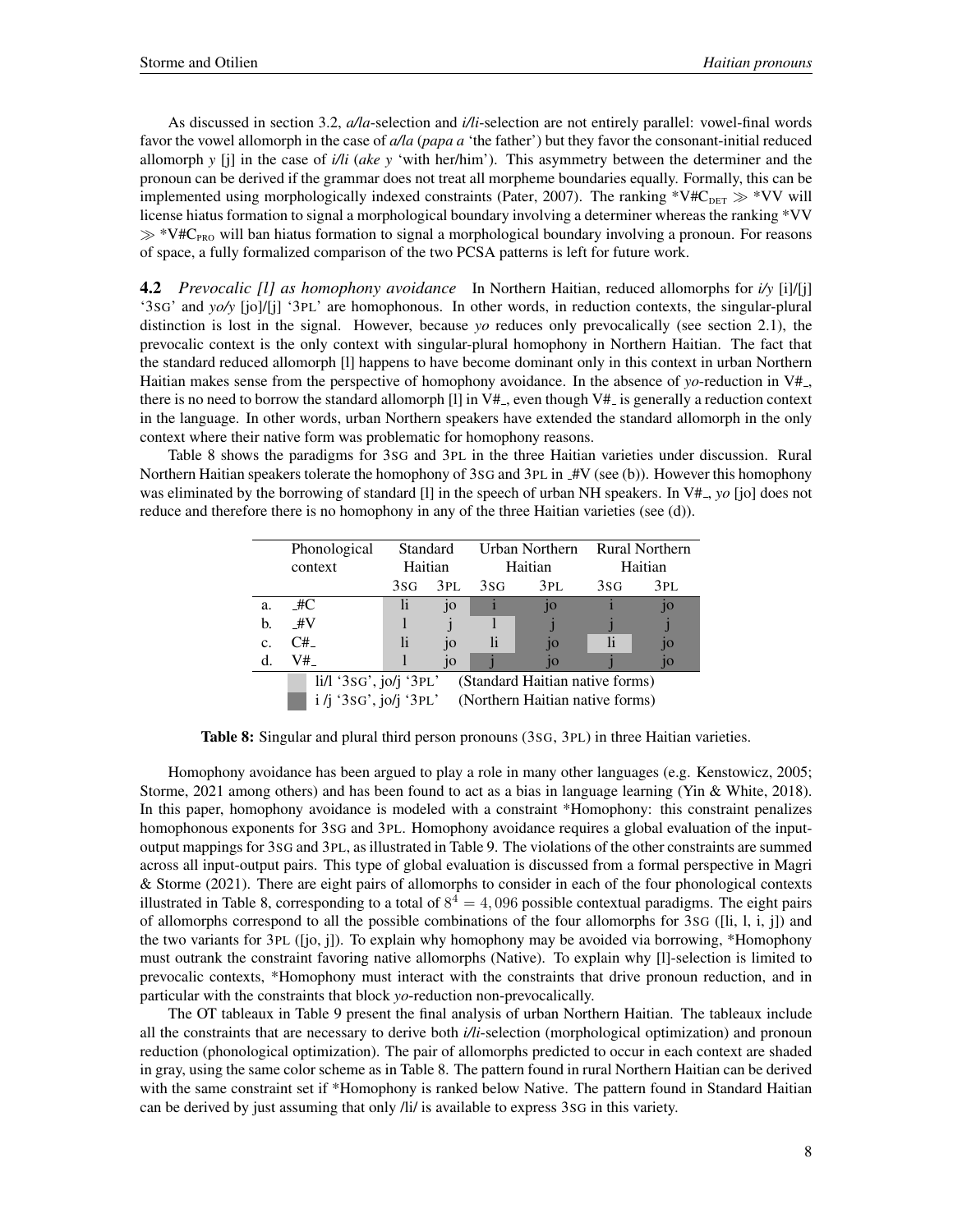|              | $\overline{\{i,\mathrm{li}\}\#C}$ | $j$ <sub>o</sub> # $\overline{C}$ | *Homophony | C/V                         | $*VV$           | $Max([-high])$                          | Reduce           | $\overline{{}^*\!C\#}V_{\text{PRO}}$ | Native                       |
|--------------|-----------------------------------|-----------------------------------|------------|-----------------------------|-----------------|-----------------------------------------|------------------|--------------------------------------|------------------------------|
| $\mathbb{R}$ | i#C                               | jo#C                              |            |                             |                 |                                         | $\overline{2}$   |                                      |                              |
|              | $i\#C$                            | $\overline{\text{j}\#C}$          |            | 1!                          |                 | $\mathbf{1}$                            | $\mathbf 1$      |                                      |                              |
|              | j#C                               | jo#C                              |            | 1!                          |                 |                                         | $\mathbf{1}$     |                                      |                              |
|              | j#C                               | j#C                               | 1!         | $\sqrt{2}$                  |                 | $\mathbf{1}$                            |                  |                                      |                              |
|              | li#C                              | jo#C                              |            |                             |                 |                                         | $\overline{c}$   |                                      | 1!                           |
|              | li#C                              | j#C                               |            | 1!                          |                 | $\mathbf{1}$                            | $\,1$            |                                      | $\mathbf{1}$                 |
|              | 1#C                               | jo#C                              |            | 1!                          |                 |                                         | $\mathbf{1}$     |                                      | $\mathbf{1}$                 |
|              | 1#C                               | j#C                               |            | 2!                          |                 | $\mathbf{1}$                            |                  |                                      | $\mathbf{1}$                 |
|              | (a) Before consonants (_#C)       |                                   |            |                             |                 |                                         |                  |                                      |                              |
|              | $\overline{\{i,\mathrm{li}\}\#V}$ | jot#V                             | *Homophony | C/V                         | $*VV$           | $Max([-high])$                          | Reduce           | $*$ C#V <sub>PRO</sub>               | <b>Native</b>                |
|              | i#V                               | $j$ <sub>0</sub> # $V$            |            |                             | $\overline{2!}$ |                                         | $\overline{2}$   |                                      |                              |
|              | i#V                               | $j\#V$                            |            |                             | 1!              | $\mathbf{1}$                            | $\mathbf{1}$     | $\mathbf{1}$                         |                              |
|              | j#V                               | jo#V                              |            |                             | 1!              |                                         | $\mathbf{1}$     | $\mathbf{1}$                         |                              |
|              | j#V                               | i#V                               | $1!$       |                             |                 | $\mathbf{1}$                            |                  | $\overline{2}$                       |                              |
|              | li#V                              | jo#V                              |            |                             | 2!              |                                         | $\boldsymbol{2}$ |                                      | 1                            |
|              | li#V                              | j#V                               |            |                             | 1!              | $\mathbf{1}$                            | $\,1$            | $\mathbf{1}$                         | $\mathbf{1}$                 |
|              | $1#V$                             | jo#V                              |            |                             | 1!              |                                         | $\mathbf{1}$     | $\mathbf{1}$                         | $\mathbf{1}$                 |
| 晊            | 1#V                               | j#V                               |            |                             |                 | $\mathbf{1}$                            |                  | $\overline{2}$                       | $\mathbf{1}$                 |
|              | (b) Before vowels (_#V)           |                                   |            |                             |                 |                                         |                  |                                      |                              |
|              | $C#{i,l}$                         | $\overline{C\#jo}$                | *Homophony | C/V                         | $*VV$           | $Max([-high])$                          | Reduce           | $*$ C#V <sub>PRO</sub>               | Native                       |
|              |                                   |                                   |            |                             |                 |                                         |                  |                                      |                              |
|              | $\overline{\text{C}}$ #i          | $\overline{C\#jo}$                |            |                             |                 |                                         | $\overline{2}$   | $\overline{1!}$                      |                              |
|              | C#i                               | C#j                               |            | 1!                          |                 | $\mathbf{1}$                            | $\mathbf{1}$     | $\mathbf{1}$                         |                              |
|              | C#j                               | C#jo                              |            | 1!                          |                 |                                         | $\mathbf{1}$     |                                      |                              |
|              | C#j                               | C#j                               | 1!         | $\sqrt{2}$                  |                 | $\mathbf{1}$                            |                  |                                      |                              |
| <b>IS</b>    | C#li                              | C#jo                              |            |                             |                 |                                         | $\overline{c}$   |                                      | 1                            |
|              | C#li<br>C#l                       | $\overline{C_{ij}}$               |            | 1!<br>1!                    |                 | $\mathbf{1}$                            | $\,1\,$          |                                      | $\mathbf{1}$                 |
|              |                                   | C#jo                              |            | 2!                          |                 |                                         | $\mathbf{1}$     |                                      | $\mathbf{1}$<br>$\mathbf{1}$ |
|              | C#l                               | C#j                               |            |                             |                 | 1                                       |                  |                                      |                              |
|              | (c) After consonants (C#_)        |                                   |            |                             |                 |                                         |                  |                                      |                              |
|              | $V#{i, li}$                       | V#jo                              | *Homophony | $\overline{C}/\overline{N}$ | $*_{VV}$        | $\overline{\text{Max}([\text{-high}])}$ | Reduce           | $\overline{C\#V}_{PRO}$              | Native                       |
|              | V#i                               | $\overline{V\#j\sigma}$           |            |                             | $\overline{1!}$ |                                         | $\overline{2}$   |                                      |                              |
|              | V#i                               | V#j                               |            |                             | 1!              | $\mathbf{1}$                            | $\mathbf{1}$     |                                      |                              |
| LS.          | V#j                               | V#jo                              |            |                             |                 |                                         | $\mathbf{1}$     |                                      |                              |
|              | V#j                               | V#j                               | 1!         |                             |                 | $\mathbf{1}$                            |                  |                                      |                              |
|              | V#li                              | V#jo                              |            |                             |                 |                                         | 2!               |                                      | $\mathbf{1}$                 |
|              | V#li                              | V#j                               |            |                             |                 | 1!                                      | $\,1\,$          |                                      | 1                            |
|              | V#l                               | V#jo                              |            |                             |                 |                                         | $\mathbf{1}$     |                                      | 1!                           |
|              | V#l                               | V#j                               |            |                             |                 | 1!                                      |                  |                                      | $\mathbf{1}$                 |

(d) After vowels  $(V#_{-})$ 

Table 9: Deriving *i/li*-selection and pronoun reduction in urban Northern Haitian. Surface forms for underlying /i, li/ '3sG' and /jo/ '3PL' are evaluated jointly. /i/ is the native allomorph in Northern Haitian and /li/ is the allomorph borrowed from the standard variety (it is penalized by the constraint Native). /jo/ is the form used in both varieties for '3PL'. Constraint violations are marked with numbers instead of asteriks. Contexts where the native forms [i/j] '3SG' and [jo] '3PL' are selected appear in dark gray cells. Contexts where the standard form [li/l] '3sG' is selected appear in light gray cells.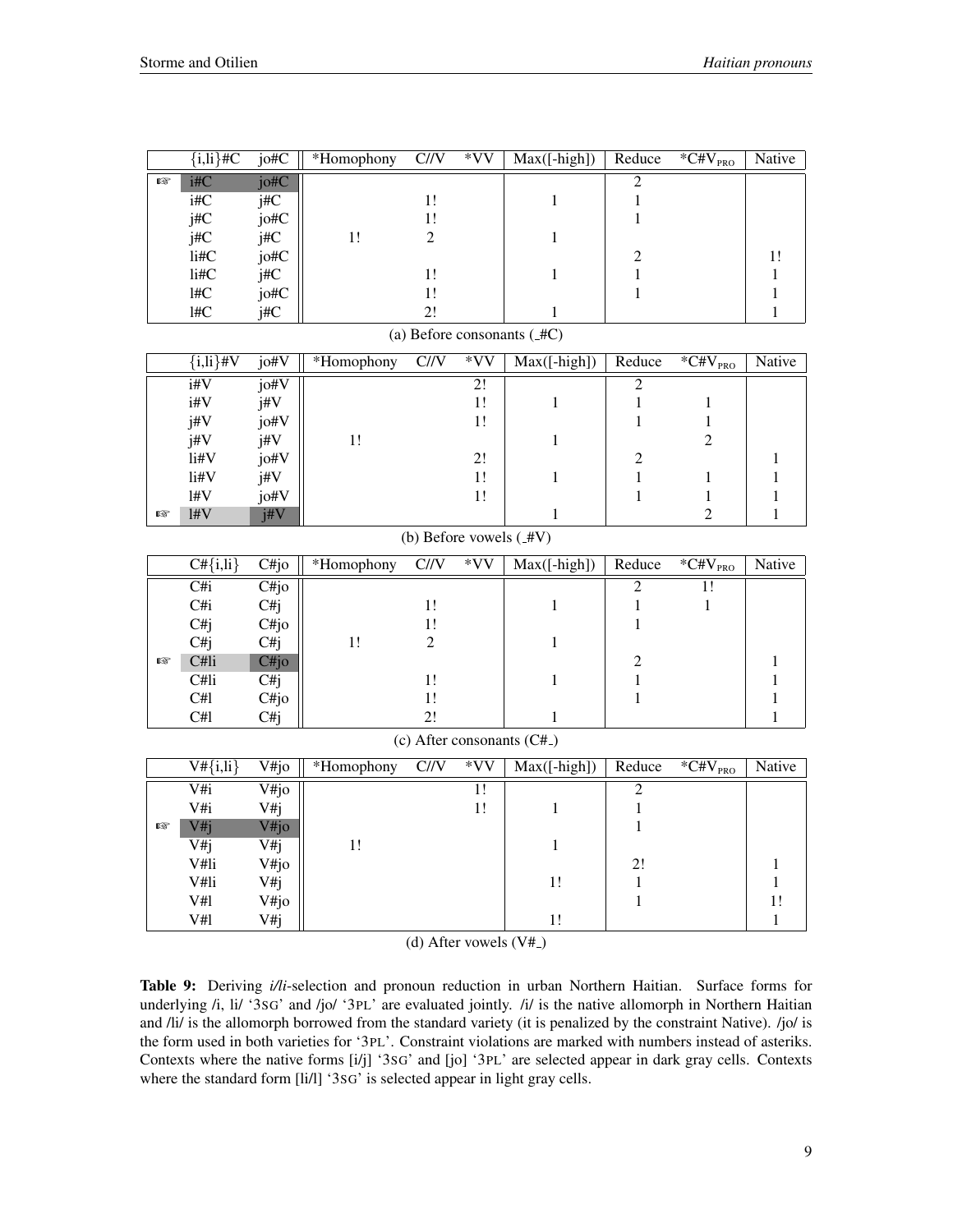## 5 Conclusion

Several analyses of PCSA (e.g. Kalin, 2020; Stanton, 2021) have argued for the necessity to distinguish two serially organized components for morphology and phonology, with PCSA happening in the morphological module and regular, phonologically optimizing allomorphy taking place in the phonological module. In this paper, Northern Haitian *i/li*-selection was argued to be ultimately morphologically motivated: [li]/[l] is used to increase the mophological parsability of the linguistic signal (along the syntagmatic axis) or to avoid homophony (along the paradigmatic axis). In this sense, the present analysis is close to morphological analyses of PCSA.

However, it was crucial in the analysis that homophony avoidance be sensitive to the output of phonological optimization (pronoun reduction) to account for the contrast between prevocalic and nonprevocalic contexts: the standard reduced allomorph [l] is dominant only in the context where the phonology predicts reduction of both singular and plural pronouns. It is not impossible to derive the distribution in a model with distinct modules for morphological optimization and phonological optimization. The morphology would select the full allomorphs in the four relevant contexts, as shown in the column 'Morphology' in Table 10. Then the phonology would reduce pronouns only in vocalic contexts, resulting in the distribution attested in urban Northern Haitian, as shown in the column 'Phonology' in Table 10. However the reason why different allomorphs are used in  $#V$  and in  $V#$  ([li] vs. [i], respectively) remains unexplained under this account. Under the analysis assuming joint morphological and phonological optimizations, the choice of the standard allomorph is limited to  $#V$  among the two vocalic contexts because it is the only vocalic context where pronoun reduction results in homophony.

|         | Morphology            | Phonology |
|---------|-----------------------|-----------|
| Context | <i>i/li-selection</i> | Reduction |
| #C      |                       |           |
| #V      | I۱                    |           |
| C#      | I۱                    | ١i        |
| V#      |                       |           |

**Table 10:** Serial analysis (morphology  $\rightarrow$  phonology) of allomorph selection in urban Northern Haitian.

Another interesting feature of Northern Haitian *i/li*-selection is the fact that homophony is avoided through borrowing and not via the typical strategy attested in the literature, i.e. inhibited sound change (e.g. Blevins & Wedel, 2009). If the analysis presented here is correct, then models of homophony avoidance must be able to accomodate this strategy as well. The present paper has shown that it is possible to do so if borrowed allomorphs are allowed to enter the morphophonological evaluation and compete with native allomorphs.

### References

- Blevins, Juliette & Andrew Wedel (2009). Inhibited sound change: An evolutionary approach to lexical competition. *Diachronica* 26:2, 143–183.
- Cadely, Jean-Robert (1995). Elision et agglutination en créole haïtien: le cas des pronoms personnels. Études créoles 18, 9–38.
- Cadely, Jean-Robert (2010). Phonologie des pronoms personnels du créole haïtien: Le constituant prosodique groupe clitique. *Journal of Haitian Studies* 16, 91–117.
- Fattier, Dominique (1995). Une si proche étrangère (quelques remarques à propos de la genèse du sous-système des pronoms personnels du créole d'Haïti). *Linx* 33, 135-153.
- Hay, Jennifer (2003). *Causes and consequences of word structure*. Routledge, New York.
- Inkelas, Sharon (2014). *The interplay of morphology and phonology*. Oxford University Press, Oxford.
- Kalin, Laura (2020). Morphology before phonology: A case study of Turoyo (Neo-Aramaic). *Morphology* 30, 135–184.
- Kenstowicz, Michael (2005). Paradigmatic uniformity and contrast. Downing, Laura, T. A. Hall & Renate Raffelsieffen (eds.), *Paradigms in Phonological Theory*, Oxford University Press, Oxford, 145–169.
- Klein, Thomas B (2003). Syllable structure and lexical markedness in creole morphophonology: Determiner allomorphy in Haitian and elsewhere. Plag, Ingo (ed.), *The phonology and morphology of Creole languages*, Max Niemeyer, Tübingen, 209-228.